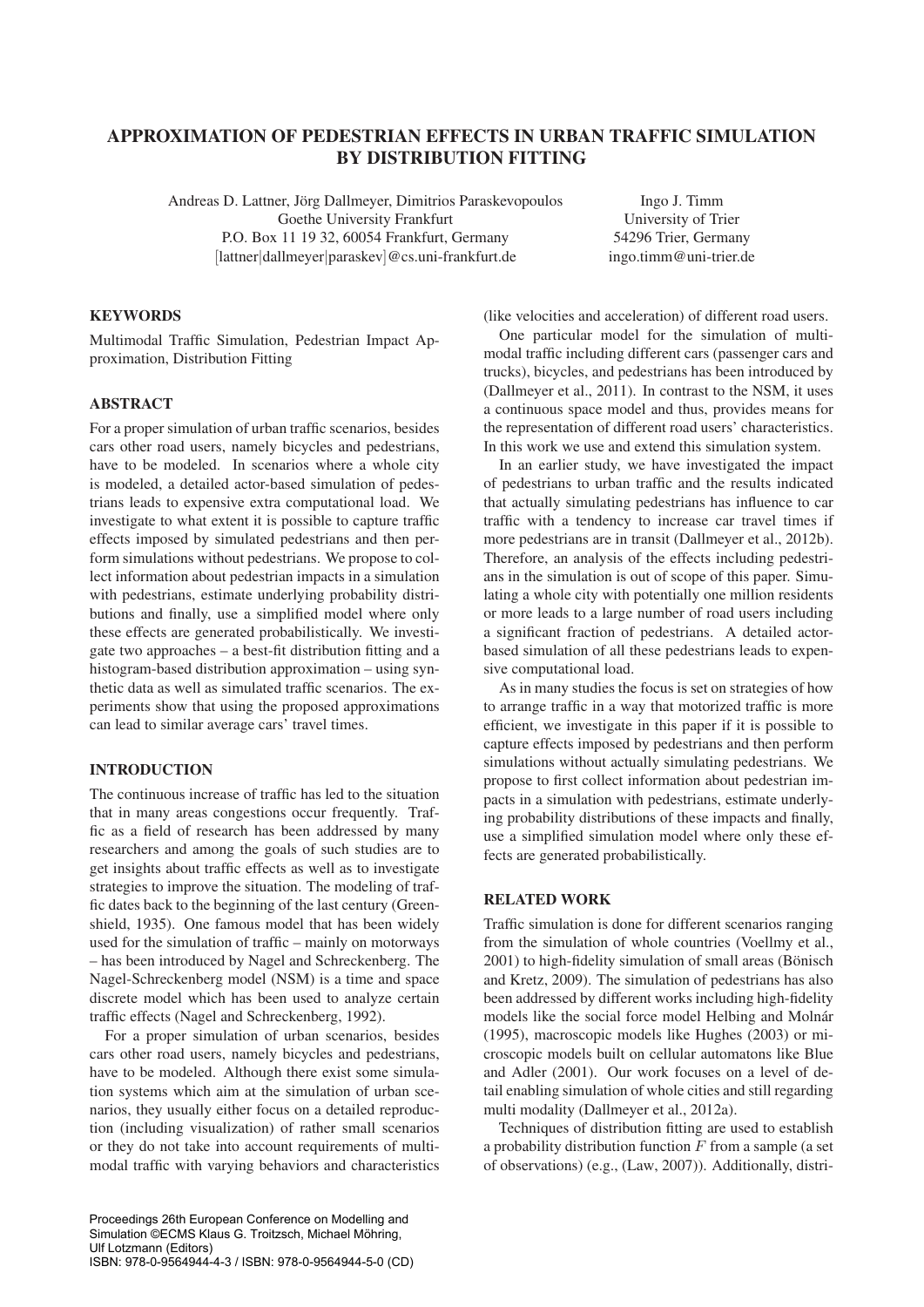butions' parameters, e.g., mean and standard deviation of a normal distribution, can be assigned. In Goodness-of-Fit tests, statements as to whether a sample might have been drawn from a certain distribution are made. In these tests, the null hypothesis is that the considered values have been generated by the distribution function F. Common tests are the Chi-Square test, the Kolmogorov-Smirnov test, the Anderson-Darling test and the Poisson-Process test; for more information about these tests see, e.g., (Law, 2007, p. 340-353). Regarding the Chi-Square Test, it is necessary to divide the data in adjacent intervals. In the next step, respecting the specific distribution function, the probability for several values falling into each interval has to be determined. Finally, after computing the test statistic  $\chi^2$ , the null hypothesis will be rejected, if differences appear to be too large and thus, the probability of a type 1 error is below a threshold  $\alpha$ .

Distribution fitting is widely applied to input data in the context of simulation in order to set up probability distributions, e.g., in manufacturing or arrival patterns of patients in healthcare (cf. Kuhl et al. (2007)). To the best of our knowledge the approximation of pedestrian effects in traffic simulation by distribution fitting has not been addressed so far.

### TRAFFIC SIMULATION SYSTEM

The traffic simulation system used in this work is MAINS<sup>2</sup>IM (MultimodAl INnercity SIMulation). It can automatically build up simulation models using cartographical material from *OpenStreetMap*<sup>1</sup> (OSM). A study about OSM map quality can be found, e.g., in Haklay (2010). At first, an arbitrary area is extracted from an OSM file. The included geoinformation is separated into logical layers for different types of geometries. The system generates a graph data structure from a layer representing roads and incorporates information from additional layers like, e.g., the areas of cities. Several analysis and correction steps are performed in order to build a valid graph (e.g., putting nodes at intersections of edges, considering bridges and tunnels and determining roundabouts). The system is built on a geographical information system on the basis of *GeoTools*2.

Mixed traffic is simulated under usage of models for cars (passenger cars, trucks and buses), as well as bicycles and pedestrians. The models are discrete in time with (default) time steps of 1s per simulation iteration. Movement is modeled continuously in space. Pedestrian movements are simulated using two models: one for sidewalk movements on a graph structure, and one for crossing roads at pedestrian crossings. Interaction of pedestrians with other road users takes place when pedestrians cross roads – either at a pedestrian crossing or at some other position of a road – and other road users need to brake to avoid collisions.

The simulation system is implemented in Java and can

be used on an off-the-shelf PC. The system is capable for the simulation of the traffic of whole cities. Further information about  $MAINS<sup>2</sup>IM$  can be found in (Dallmeyer et al., 2012a,b, 2011; Lattner et al., 2011) and on the website www.mainsim.eu.

# PEDESTRIAN EFFECT APPROXIMATION

The pedestrian model used in  $MAINS<sup>2</sup>IM$  is introduced in (Dallmeyer et al., 2012b). This work analyzes the interaction between pedestrians and road traffic. These interactions occur whenever a pedestrian crosses a road or uses a traffic light and a car needs to slow down because of this action. Pedestrians cross roads when a perceptual sufficient gap in traffic exists. The perceptions may be faulty and lead to pedestrians crossing the road without sufficient gaps. Traffic lights and crosswalks are stored in nodes of the simulation graph. A pedestrian crossing a node blocks the affected edges at this position. The impact is measured by capturing how often and how long pedestrians interfere with other road users. This section discusses two methods to approximate the influences of pedestrians on urban traffic. Both approaches use observed data from simulations with pedestrians as input. The approaches are independent of specific data but can be used to generate approximations of probability distributions from provided samples.

#### Best-fit Distribution Fitting

The first approach is the best-fit distribution fitting. In this approach, the samples are passed to a distribution fitting algorithm based on maximum likelihood estimation for distributions' parameters. We use the *MASS* package of R Project in order to fit the distributions (Venables and Ripley, 2002) (also cf. (Ricci, 2005)). In our approach, we take into account Gaussian, exponential, and uniform distributions. For the latter case, no distribution fitting is used but minimal and maximal values of the sample are taken as parameters for the approximated distribution. Of course, the set of distribution types to be tested can be extended as desired.

In order to decide which distribution to use, a  $\chi^2$  test is performed for all distribution types. The range of the sample  $s = (s_1, \ldots, s_l)$  is divided into *n* equidistant intervals with  $n = 1 + log_2(l)$  (Sturges' formula). These intervals are used for the performance of the  $\chi^2$  tests and the fitted distribution with highest p value is then used as approximation (the lower the p value, the lower the probability having a type 1 error, i.e., selecting the alternative hypothesis assuming that the sample has not been generated by the given distribution although actually the null hypothesis is valid). Figure 1 illustrates the approach where the distribution fitting results for three samples from different distribution types are shown.

#### Histogram-based Distribution Approximation

As the best-fit distribution fitting approach only takes into account (a selection of) univariate distributions and

<sup>1</sup>http://www.openstreetmap.org

<sup>2</sup>http://www.geotools.org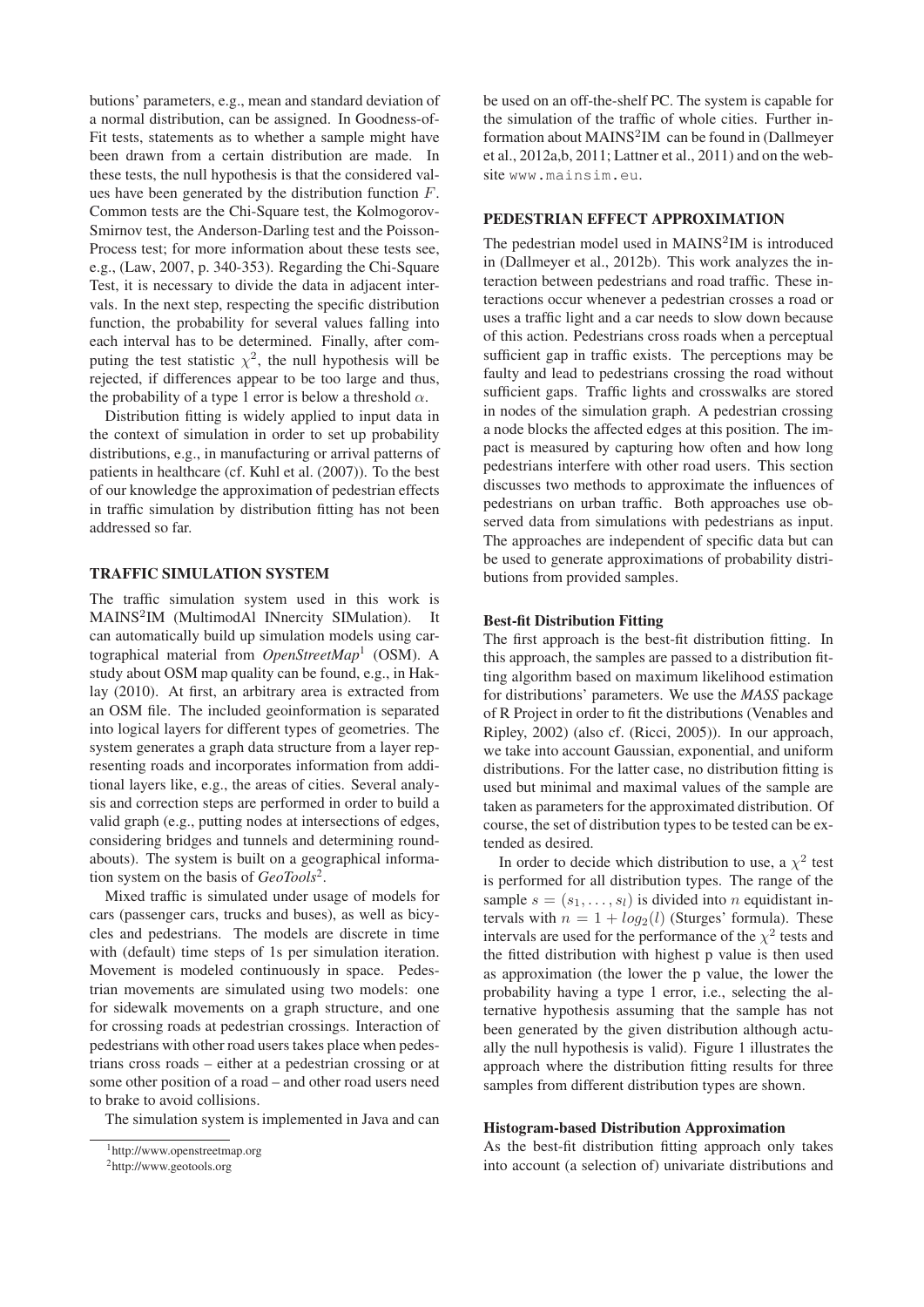

Figure 1: Distribution fitting results for three samples

**Histogram of sample**

**Cumulative distribution function**



Figure 2: Illustration of histogram-based distribution approximation

as it might be that the probability distributions under consideration exhibit other characteristics, we also analyze a second approach in this paper. In histogrambased distribution approximation, an observed sample  $s = (s_1, \ldots, s_l)$  is divided into *n* categories. While different ways to select  $n$  can be chosen, we use the following formula as it leads to a sufficient minimal number of categories and grows logarithmic with the sample size l:  $n = max(10, round(10 \times log_{10}(l)))$ . The range of the values is split into  $n$  intervals and frequencies are measured for each bin. The relative frequency is used to generate a cumulative distribution function (Figure 2). Similar to existing approaches, the inverse of the cumulative distribution function can be used for the generation of random numbers following this distribution. In this case, a uniform random number in the interval  $[0, 1]$  is generated and the corresponding x value is identified. A random number is generated using a uniform random number generator in the interval  $[x - x_{step}, x]$ with  $x_{step} = ((max(s) - min(s))/n)$ .

# EVALUATION - SYNTHETIC DATA

In the first part of the evaluation, synthetic data using random samples from artificial probability distributions are used in order to evaluate the best-fit distribution fitting approach. An explicit generation of random samples from given distributions has the advantage that the underlying type of probability distribution as well as its parameters are known in advance. Therefore, it is possible to assess if the approach is able to identify the correct type of distribution. Furthermore, using parameter estimation, a statement about the difference of real and estimated values can be performed.

For evaluation, we have generated a number of samples with different sizes and using different probability distributions (Gaussian, exponential, and uniform). For each distribution, we randomly generate parameters and use these parameters to generate random samples of different sizes (20, 50, and 100 values) in order to find out how the approach works in dependence of the size of samples. For each distribution and sample size combina-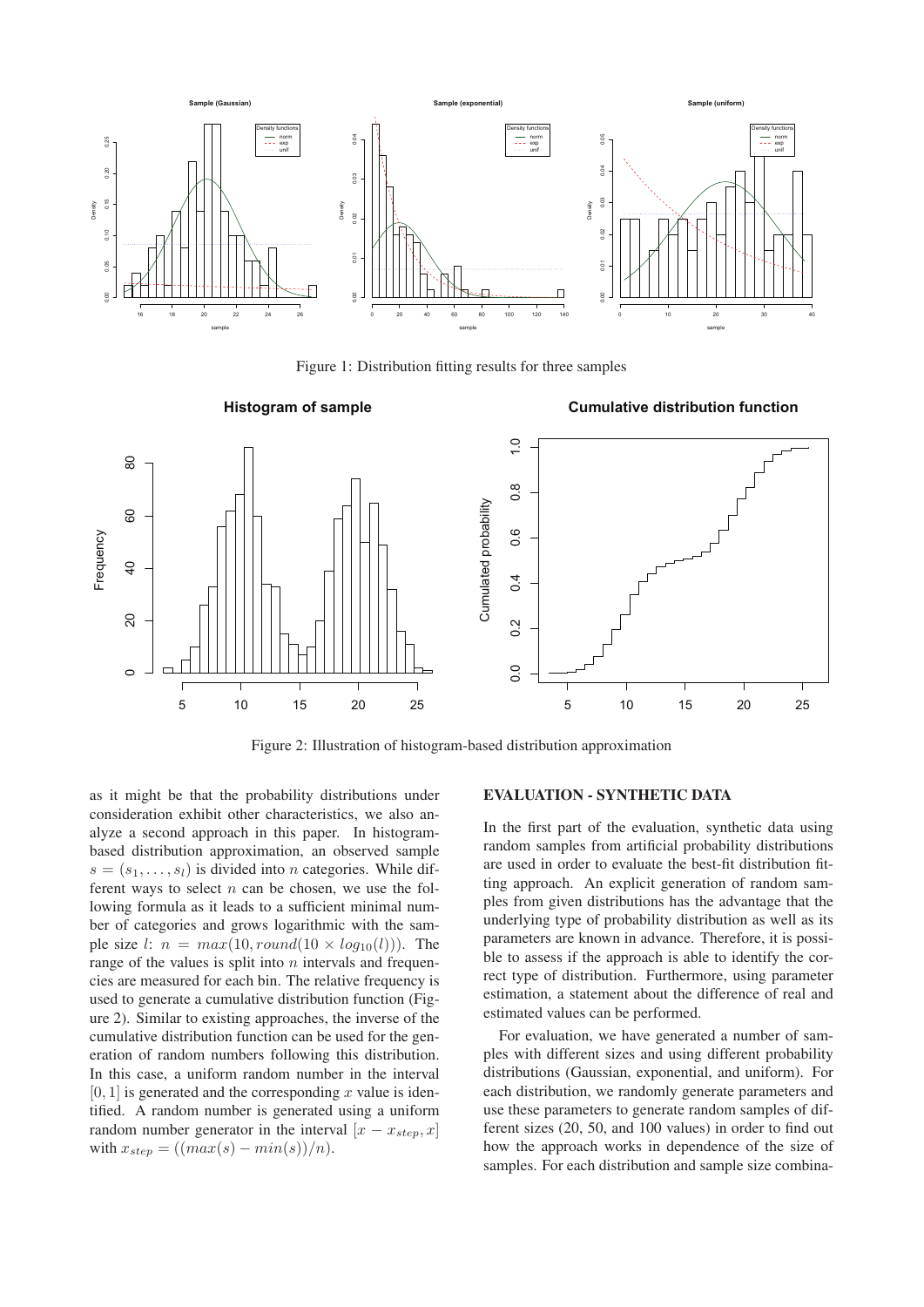|       | Sample size: 20 |           |       |        |       | Sample size: 50 |       |        | Sample size: 100 |      |       |        |
|-------|-----------------|-----------|-------|--------|-------|-----------------|-------|--------|------------------|------|-------|--------|
|       | Gauss           | Exp.      | Unif. | Recall | Gauss | Exp.            | Unif. | Recall | Gauss            | Exp. | Unif. | Recall |
| Gauss | 874             |           | 26    | 87.40  | 983   |                 |       | 98.30  | 1000             |      |       | 100    |
| Exp.  | 155             | 841       |       | 84.10  | 35    | 965             |       | 96.50  |                  | 999  |       | 99.90  |
| Unif. | 471             | 22        | 507   | 50.70  | 263   |                 | 736   | 73.60  | 111              |      | 889   | 88.90  |
| Prec. | 58.27           | 97<br>.45 | 79.59 |        | 76.74 | 99.90           | 97.74 |        | 89.93            | 100  | 100   |        |

Table 1: Confusion matrices of the best-fit approach using synthetic data

tion, 1000 random values are generated. The generation of parameter values is done as follows (using uniform probabilities within the specified ranges):

- Gaussian distribution: Mean  $\mu$  is chosen randomly as  $\mu = 1 + \text{unif}(0.0, 20.0)$  and standard deviation σ is chosen randomly using  $σ = unif(0.0, 0.2μ)$ .
- Exponential distribution: The rate  $\lambda$  is chosen using the same range for the expected value as in the Gaussian distribution:  $\lambda = \frac{1}{1 + unif(0.0, 20.0)}$ .
- Uniform distribution: For the uniform distribution, the minimal value (left limit)  $min_{unif}$  is chosen randomly with  $min_{unit}$  =  $unif(1, 40)$  and the maximal value (right limit) with  $max_{unit}$  =  $unif(min_{unif}, 40).$

The function  $unif(min, max)$  denotes a random number generator using a uniform probability distribution. For the generation of the samples we have used *R* (R Development Core Team, 2011). Interaction with *R* is done via the *rJava* library (Urbanek, 2011).

For the evaluation with synthetic data, we investigate in how many cases the correct type of distributions has been identified and capture how the actual parameters differ from the estimated ones. Table 1 shows the classification results for the three different sample sizes. The results are presented as confusion matrices where the lines represent the actual distribution and the columns the classification decision. If 20 values are used, the recall values for the Gaussian and exponential samples are above 84% and for the uniform distribution ∼ 50%. The precision values using the Gaussian, exponential, and uniform samples are approximately 58%, 97%, and 80%, respectively. It can be observed that the uniform samples are classified as Gaussian distributions in many cases. With increasing sample sizes, the misclassification rates decrease. Using samples with 50 or 100 values leads to recall values above 96% for the Gaussian and the exponential samples and to precision values above 97% for the exponential and uniform samples. Especially, the confusion among Gaussian and uniform distributed values is smaller if more values are used. For sample size 100, only 11.1% of the uniformly distributed samples are misclassified as Gaussian while all but one sample of the other two distribution types are classified correctly.

Table 2 presents the average p values of the  $\chi^2$  test and the differences to the original distributions' parameters,

subdivided into the samples which have been classified correctly and incorrectly as well as the joint values ("total"). Additionally, it is shown in how many cases the p value of the  $\chi^2$  test was below  $\alpha = 0.05$  for the different distribution types, indicating that the alternative hypothesis would be chosen, i.e., that it cannot be assumed that the sample was drawn by the corresponding distribution. The results show that on average the p values of the  $\chi^2$  test with the (true) distribution type are above 0.5 in all cases and that the average p values are smaller for the misclassified samples in comparison to the correctly classified ones. Average (absolute) differences between fitted and actual distributions' parameters are below 0.22 for Gaussian mean, below 0.16 for Gaussian standard deviation, below 1.88 for the inverse of the exponential rate  $(1/\lambda)$ , below 0.46 and 0.43 for the minimal and maximal value of the uniform distribution. The  $\alpha$  threshold comparisons show that the tests with the correct distribution type reject the null hypothesis in all cases in less than 5%. It also shows that with increasing sample sizes, the rejection rates of the wrong distribution types increase.

# EVALUATION - TRAFFIC SIMULATION

In the second part of the evaluation, distribution fitting is applied to the results of simulation runs with simulated pedestrians. The simulation is done in the area of Hanau, shown in figure 3.

Each simulation run starts with a settlement phase of 1,000 iterations, followed by a measurement phase of 50,000 iterations. The amount of road users is held constantly at 2,500 with 33% cars, 7% bicycles and 60% pedestrians. Whenever a pedestrian  $p$  crosses a road  $r$ , its position, the time period since the last crossing pedestrian on  $r$ , and the time duration the crossing took will be stored in an observance object for  $r$ . Crossing actions at nodes of the simulation graph are handled similarly. After a simulation run, the measured data is analyzed and probability distributions for crossing time intervals, crossing positions and crossing durations for each node and edge of the graph are estimated.

A second run is performed with identical copies of the used cars and bicycles of the former run, but pedestrians are now approximated by dummy pedestrians, influencing traffic using the estimated probability distributions.

The whole setting is repeated 100 times with different initial seed values for the random number generator. The quantity for a comparison of the different settings in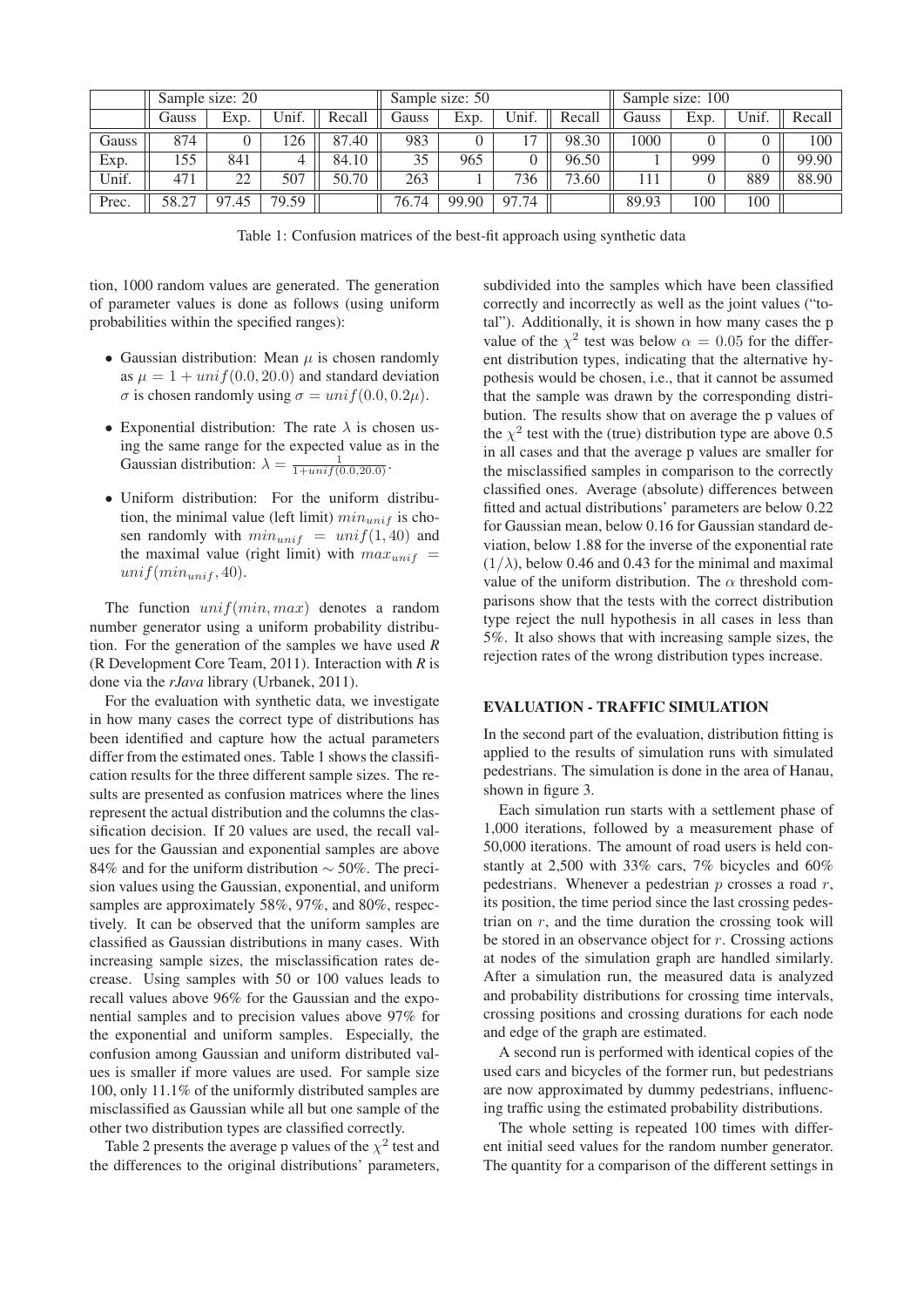| Sample                  | correct classif. |                           |                  | incorrect classif. |                           |                  | total     |                           |                  | $\chi^2$<br>test                 |                              |                                 |
|-------------------------|------------------|---------------------------|------------------|--------------------|---------------------------|------------------|-----------|---------------------------|------------------|----------------------------------|------------------------------|---------------------------------|
|                         | avg.<br>D        | avg. diff.<br>mean        | avg.<br>diff. sd | avg.<br>D          | avg. diff.<br>mean        | avg.<br>diff. sd | avg.<br>D | avg. diff.<br>mean        | avg.<br>diff. sd | $p_{Gauss}$ <<br>$\alpha$ (in %) | $p_{exp}$<br>$\alpha$ (in %) | $p_{unif} <$<br>$\alpha$ (in %) |
| 20<br>Gauss             | 0.69             | 0.22                      | 0.15             | 0.56               | 0.21                      | 0.17             | 0.68      | 0.22                      | 0.16             | 0.60                             | 100.00                       | 15.70                           |
| 50<br>Gauss             | 0.66             | 0.12                      | 0.09             | 0.46               | 0.19                      | 0.10             | 0.66      | 0.12                      | 0.09             | 2.30                             | 100.00                       | 72.20                           |
| 100<br>Gauss            | 0.62             | 0.09                      | 0.06             | n/a                | n/a                       | n/a              | 0.62      | 0.09                      | 0.06             | 3.30                             | 100.00                       | 99.80                           |
|                         | avg.<br>n        | avg. diff.<br>$1/\lambda$ |                  | avg.               | avg. diff.<br>$1/\lambda$ |                  | avg.      | avg. diff.<br>$1/\lambda$ |                  | $p_{Gauss}$<br>$\alpha$ (in %)   | $p_{exp}$<br>$\alpha$ (in %) | $p_{unif} <$<br>$\alpha$ (in %) |
| $\overline{20}$<br>Exp. | 0.62             | 1.88                      |                  | 0.35               | 1.70                      |                  | n<br>0.58 | 1.85                      |                  | 24.40                            | 3.10                         | 77.30                           |
| 50<br>Exp.              | 0.57             | 1.25                      |                  | 0.20               | 0.85                      |                  | 0.56      | 1.24                      |                  | 76.80                            | 4.80                         | 99.90                           |
| 100<br>Exp.             | 0.55             | 0.86                      |                  | 0.01               | 0.06                      |                  | 0.55      | 0.86                      |                  | 98.80                            | 5.00                         | 100.00                          |
|                         | avg.<br>p        | avg. diff.<br>min         | avg.diff.<br>max | avg.<br>p          | avg. diff.<br>min         | avg.diff.<br>max | avg.<br>D | avg. diff.<br>min         | avg.diff.<br>max | $p_{Gauss}$ <<br>$\alpha$ (in %) | $p_{exp}$<br>$\alpha$ (in %) | $p_{unif} <$<br>$\alpha$ (in %) |
| Unif.<br>20             | 0.61             | 0.47                      | 0.39             | 0.40               | 0.45                      | 0.48             | 0.51      | 0.46                      | 0.43             | 1.10                             | 92.80                        | 3.80                            |
| Unif.<br>50             | 0.56             | 0.21                      | 0.21             | 0.36               | 0.17                      | 0.19             | 0.51      | 0.20                      | 0.20             | 6.30                             | 99.80                        | 3.90                            |
| Unif.<br>100            | 0.53             | 0.09                      | 0.08             | 0.25               | 0.09                      | 0.11             | 0.50      | 0.09                      | 0.09             | 21.70                            | 100.00                       | 4.70                            |

Table 2: p-values and differences to original distributions' parameters of the best-fit approach using synthetic data



Figure 3: Map area for simulation (4,201 nodes, 5,758 edges, 548km total length of roads)

this experiment is the mean travel time for each setting. Whenever a car or bicycle leaves the simulation, its travel time will be recorded and averaged at the end of the run.

Two methods for estimation of the probability distributions are used: (a) A distribution taking into account all pedestrians crossing roads (blue, rhombus) and (b) one for those pedestrians which are crossing roads and are actually influencing traffic (green, triangle). A pedestrian  $p$ influences traffic whenever a road user  $ru$  has a distance smaller or equal to its velocity to  $p$ , because  $ru$  needs to brake in order to avoid a collision with  $p$ . Because the pedestrian dummies are set on roads without taking into account the current traffic situation, this might lead to a situation where road users have to brake strongly, because the dummies do not look for sufficient gaps, they just appear. This leads to an overestimation of travel times for road users. Method (b) does not overestimate as much, because the number of dummies is reduced to the number of pedestrians, who have in fact forced road users to brake. The estimated travel times overlap with the

original travel times with simulated pedestrians (black, square) in some cases. In comparison to the runs with pedestrians, results of a simulation with no pedestrians and no dummies are shown (red, circle).

Figures 4(a) and 4(b) show the simulation results of the best-fit approach and of the histogram-based approach. It is obvious that pedestrians increase travel times of cars and bicycles. The simple method of calculating probability distributions for each pedestrian crossing roads and then setting dummies without taking care of traffic conditions (a) leads to an overestimation of travel times, as assumed. Method (b) performs better. In a few runs, (b) nearly reproduces the results of the runs with simulated pedestrians. Table 3 shows the mean travel times of cars and bicycles, averaged over all simulation runs. Apparently, method (b) leads to an overestimation of travel times ( $\approx$  2s), which is not as great as the underestimation when pedestrians are not respected ( $\approx$  3s). Approximations using the best-fit and the histogram-based approaches lead to similar mean travel times.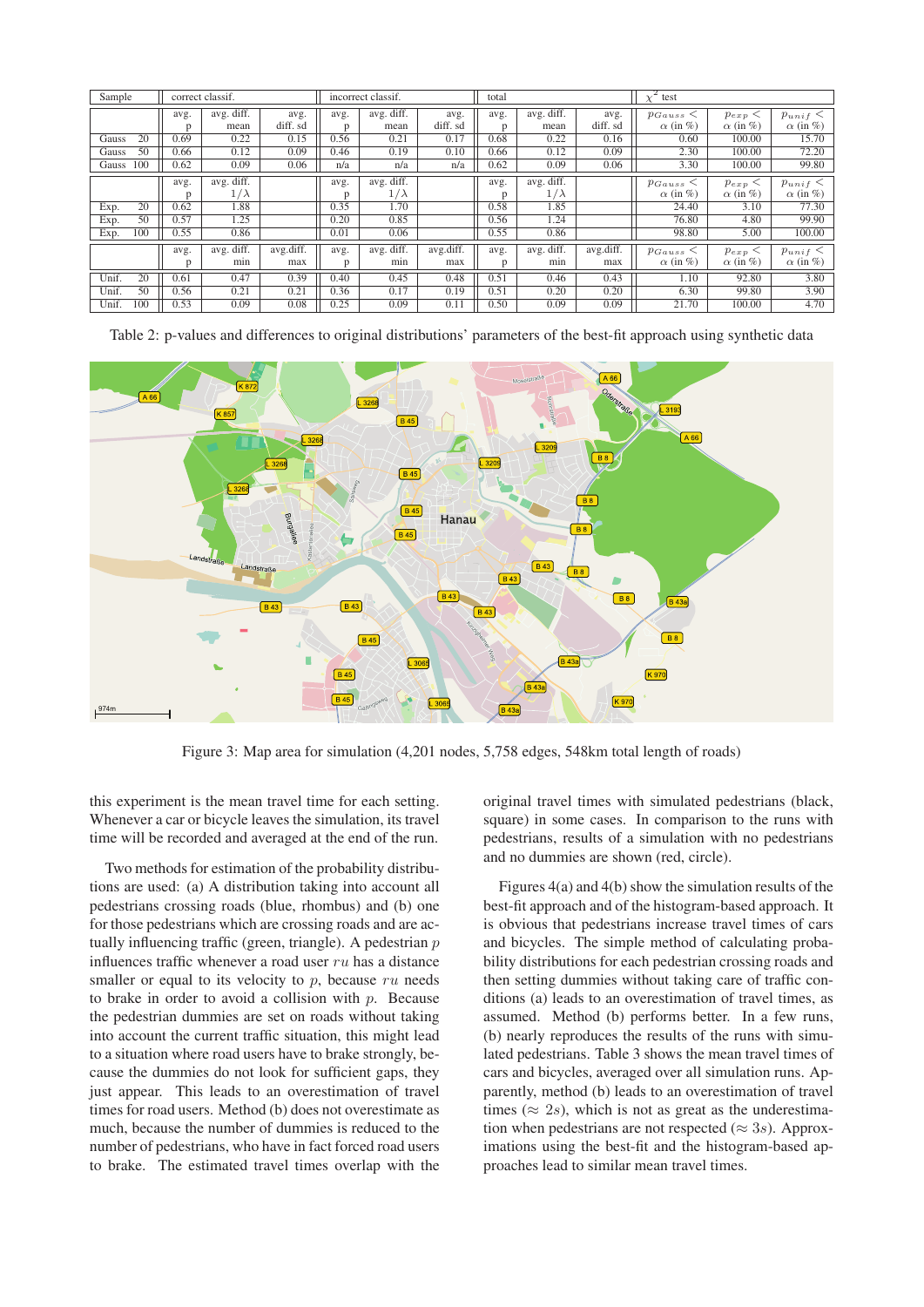

Figure 4: Comparison of different setups with average travel times of road users  $\bar{t}_{\text{finished}}$  [s]. Lines show mean values.

|                     | $t_{\text{finished}}$ [s] |                 |  |  |  |
|---------------------|---------------------------|-----------------|--|--|--|
|                     | Best-fit                  | Histogram based |  |  |  |
| (a)                 | 276.26                    | 275.98          |  |  |  |
| (b)                 | 271.40                    | 271,55          |  |  |  |
| with pedestrians    | 269.34                    |                 |  |  |  |
| without pedestrians | 266.19                    |                 |  |  |  |

Table 3: Mean travel times for cars and bicycles in different settings.

# **CONCLUSION**

We have investigated two approaches for approximation of pedestrian impacts in urban traffic simulation. The first approach is based on distribution fitting using the distribution with the lowest expected error probability based on a  $\chi^2$  test. The second approach is a histogrambased approximation of a probability distribution. The realization of the best-fit approach – if implemented from scratch – needs more effort as specific details about all different distributions have to be taken into account and some technique for parameter estimation needs to be integrated. The histogram-based approach can be implemented with less effort as it is mainly based on counting how many values belong to each of the bins. In some contexts it might be more interesting to get information about what kind of distribution is expected to have generated observed data as provided by the best-fit approach. The histogram-based approach is only reflecting the distribution without providing any additional information.

The best-fit approach has been additionally evaluated using synthetic data. The evaluation has shown that when using sample sizes of 20 that Gaussian and uniform probability distributions are mistaken in many cases, while with increasing sample sizes the distribution types can be distinguished with higher accuracies.

The experiments approximating pedestrian effects in traffic simulation have shown that both approaches, bestfit distribution fitting and the histogram-based approach, exhibit similar mean travel times. The mean differences regarding the observed average travel times in comparison to the simulation with pedestrians are 2.06s and 2.21s. The approximation approaches are overestimating the mean travel times but the differences are smaller than not taking into account pedestrians at all (3.15s).

Using this approximation leads to an about two times faster simulation as detailed pedestrian behavior needs not to be computed. The proposed approach could also be used to extend other traffic simulation systems if the approximated effects of pedestrian travels are integrated.

For future work, it would be interesting to extend the best-fit approach and to take into account further distributions as well as multivariate distributions. Furthermore, a better selection of the "relevant" pedestrians who actually have impact to motorized traffic could lead to even smaller differences in the simulation results. It could also be investigated to what extent different numbers of bins – in the histogram-based approach as well as for the Goodness-of-Fit test – have influence on the results. It would also be interesting to address how more realistic data about pedestrian behavior could be collected – preferably in an automated way.

### **REFERENCES**

- Blue, V. J. and Adler, J. L. (2001). Cellular automata microsimulation for modeling bi-directional pedestrian walkways. *Transportation Research Part B: Methodological*,  $35(3):293 - 312.$
- Bönisch, C. and Kretz, T. (2009). Simulation of pedestrians crossing a street. *Proceedings of the Eighth International Conference on Traffic and Granular Flow*, 8.